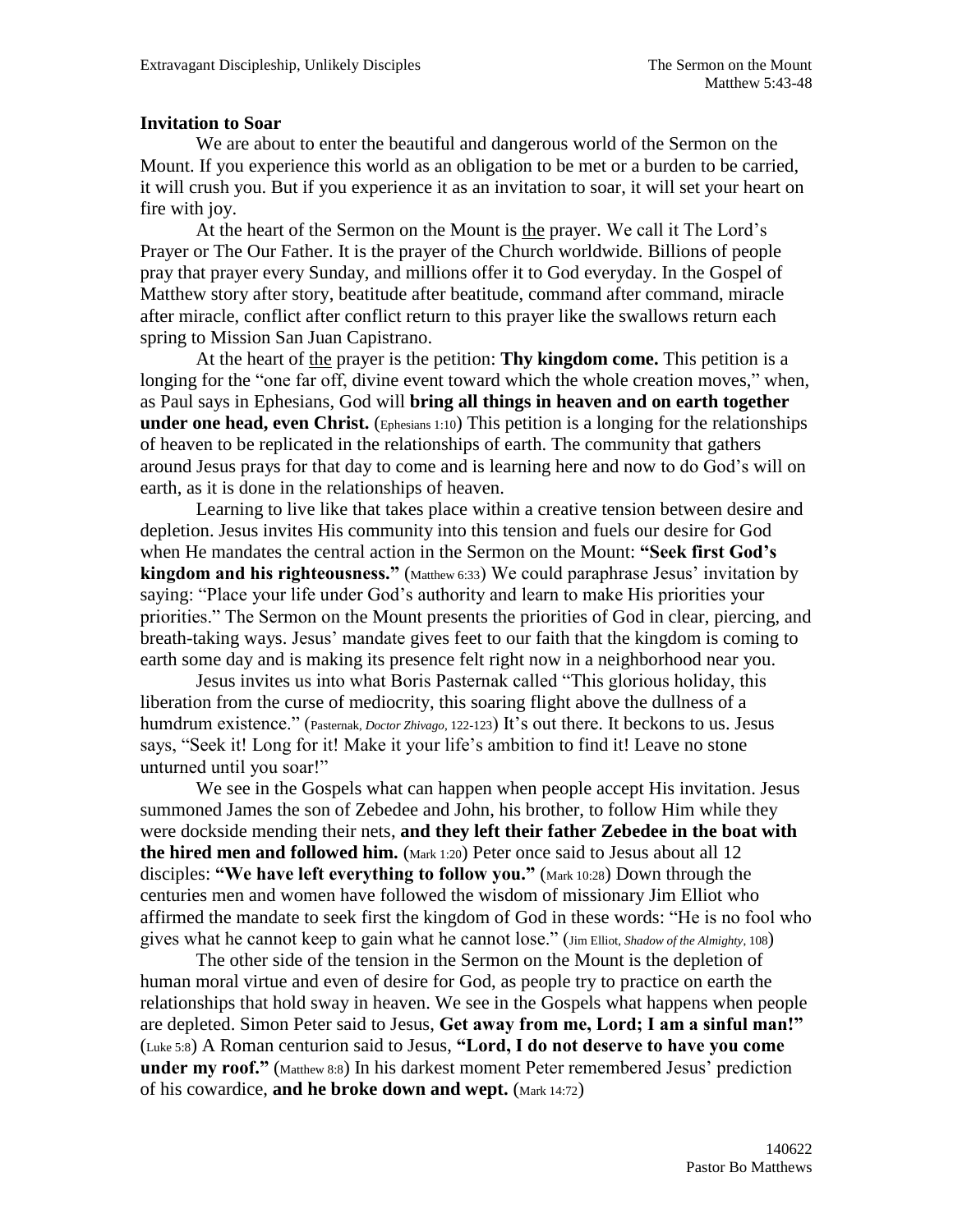## **Blessed Are the Poor in Spirit**

Jesus invites us to expect and to welcome this moral depletion. He built failure into His invitation to soar. He said, **"Blessed are the poor in spirit, for theirs in the kingdom of heaven."** (Matthew 5:3) We could paraphrase the first Beatitude by saying: "When you reach the end of your rope and realize with remorse that you want nothing more to do with God's priorities, it is in that moment that God's favor shines on you, and He has something good for you you don't deserve and don't expect."

However, that awful moment, when we see how morally impoverished we really are, how little we care about other people – that moment is precisely the moment we want to give up. "Seek the kingdom of God? I don't think so. It's impossible. That's not the real world. Count me out! Don't trouble me with cockamamie, do-good foolishness. You're wasting my time."

But that moment, that awful moment, when people see how morally impoverished they are, is a moment of beatitude. It is a moment of liberation from self-righteousness and self-deception. You are never closer to God than when you feel farthest from God. You see that in stories that Christians told each other in the early Church.

They told the story about a Pharisee who prayed, **"God, I thank you that I am not like all other men – robbers, evildoers, adulterers – or even like this tax collector. I fast twice a week and give a tenth of all I get." But the tax collector stood at a distance. He would not even look up to heaven, but beat his breast and said, "God, have mercy on me, a sinner." This man went home justified before God.** (Luke 16:11-14)

They told the story of the outcast woman who washed Jesus' feet with her tears, dried them with her hair, kissed them, and poured perfume on them. People berated Jesus for letting a sinful woman like her even touch Him. Jesus turned their world upside down when He said, **"He who has been forgiven little loves little"** – the implication being that whoever is forgiven much loves much, like the outcast woman. (See Luke 7:36-50)

So, don't you run when your moral poverty overtakes you like your worst fear? Don't run from God, don't run from the Church, and don't run from the clarity of your moral impoverishment. Accept it! Acknowledge it! Embrace the blessing of God that Jesus promised to the poor in spirit. God's beatitude will restore you.

You will be able to accept again the invitation to **"seek first God's kingdom and his righteousness."** But you will be more sober-minded this time about your moral strength, more teachable, more willing to seek help from your fellow believers in Jesus. In your spiritual poverty you have learned that whoever is forgiven much loves much, and people who love much do the unpredictable. Love turns unlikely disciples into extravagant disciples. Let this be, O Lord, a congregation honeycombed with people, who are stricken with their moral poverty and stricken with the love of Christ, and this congregation will stand firm in the coming storm.

## **Love Your Enemy**

Now, come, taste heaven on earth for a minute, and soar if you can. Jesus said, **"You have heard that it was said, 'Love your neighbor and hate your enemy.'** The Old Testament never actually uses the words, "Hate your enemy." But it does say: **Break their teeth in their mouths, O God … Let them vanish like water that flows away … Like a slug melting away as it moves along, like a stillborn child, may they not see**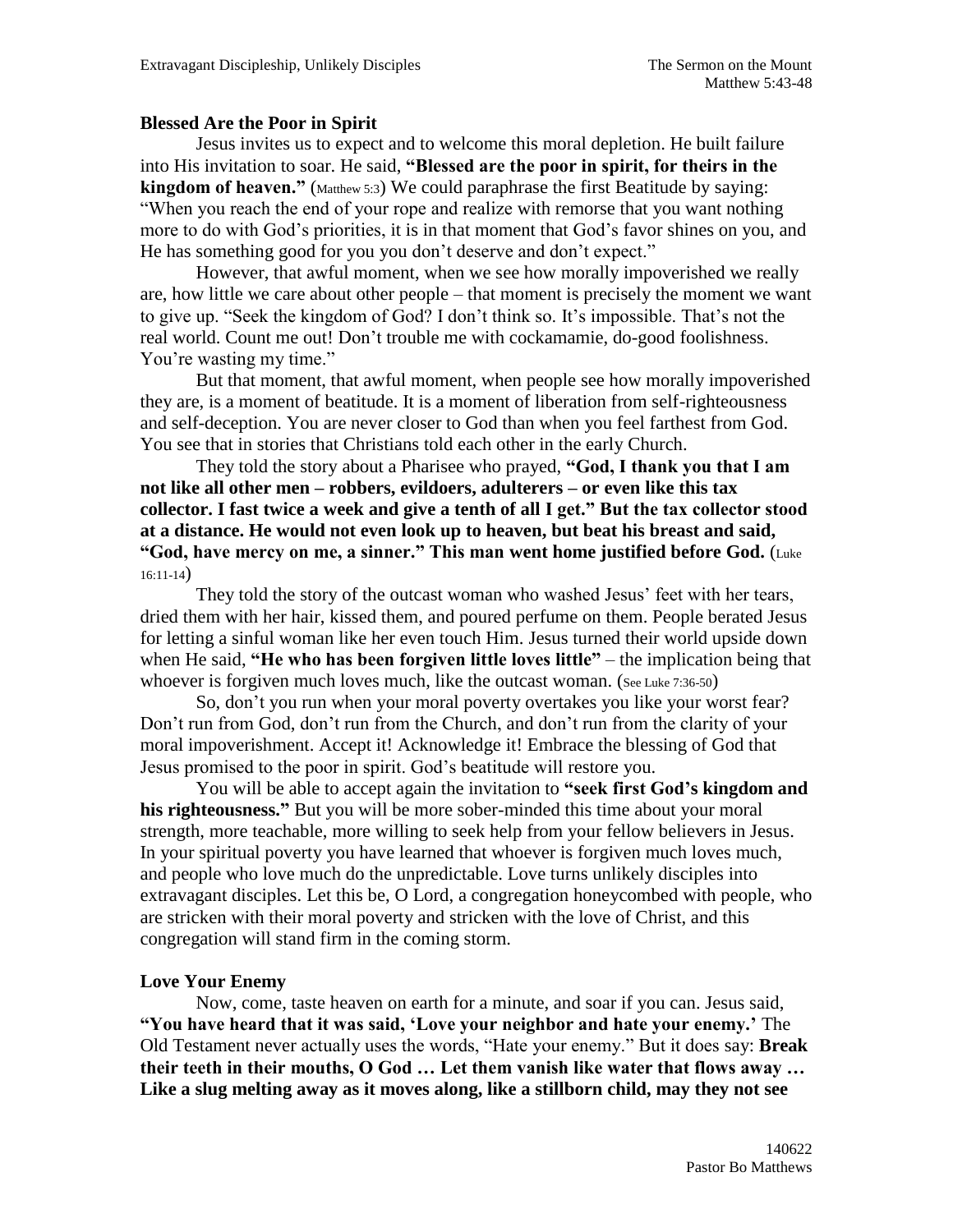**the sun ... The righteous will be glad when they are avenged.** (Psalm 58:6-10) It does say: **"Now go, attack the Amalekites and totally destroy everything that belongs to them. Do not spare them; put to death men and women, children and infants, cattle and sheep, camels and donkeys."** (1 Samuel 15:3)

Jesus was having none of it. In a word that might well have brought the earth to a grinding halt on its axis He said, **"But I tell you: Love your enemies."** The enemy is the person who harms you and the people you love. It's the person that disrespects you, undercuts you, and slanders you. The enemy can be very close. "The Bible tells us to love our neighbors, and also to love our enemies; probably because generally they are the same people." (G. K. Chesterton, http://www.notable-quotes.com/e/enemies\_quotes.html)

Maybe Jesus is the first enemy we have to love. His dominical detonation in the center of our souls threatens to disrupt all our conventional wisdom about justice. Justice means that people get what's coming to them; and if the guy who stabbed me in the back melts away like a slug on the sidewalk, then good! He deserved it. Everybody knows that. Everybody feels that way. Jesus doesn't seem to care about that. He's not just messing with your mind; He's messing with the stable order of society. I mean: what does He want? Shall we abandon the use of force to fight crime?

**"But I tell you: Love your enemies."** However calm we seem, our response within is visceral, not to say violent. It's just not possible to love your enemies. I caution you again: If you experience this as an obligation to be met or a burden to be carried, it will crush you. But if you experience it as an invitation to soar "above the dullness of a humdrum existence," it will set your heart on fire with joy. Is it hard? You bet! Will you fail? Of course! And so what?

Jesus is not calling on the state to abandon the use of force to fight crime. He steers us away from silly ideas like that. He is speaking to His people who pray for the relationships of heaven to be replicated in the relationships of earth. He is not asking them to change the status quo. He is asking them to be irritants in the status quo to remind the status quo that its days are numbered. The irritation is actual people, like us, who actually love their enemies and pray for those who persecute them.

And why should we do that? Jesus says, **"That you may be sons of your Father in heaven."** The family likeness shows up on earth when followers of Jesus love their enemies. Jesus dials down a lot of the emotion He has generated with an example of how our Father in heaven loves His enemies. **"He causes his sun to rise on the evil and the good, and sends rain on the righteous and the unrighteous."** (Matthew 5:45)

Jesus' example is exquisite and down to earth. Sun and rain are so common that we take them for granted. God doesn't shout at the unrighteous, "I love you." He just does it, whether anyone notices or not. Isn't that the best way to love your enemy? Don't be obvious. Don't even be seen. Just do it. Do something to bless the person, who is your enemy. Do it again and again, as regular as rain.

Jesus said over and over, **"The time has come. The kingdom of God is near."** (Mark 1:15) In other words, watch Jesus, and you will see what God's authority looks like in human life. Watch Jesus, and you will see God's priorities on display. And as we learn from Jesus' command to love our enemies, God's authority will contradict human authority, and His priorities will contradict our priorities.

Unlikely disciples become extravagant disciples as they allow themselves to be corrected by the Lord they follow. They learn sooner or later that His thoughts are not